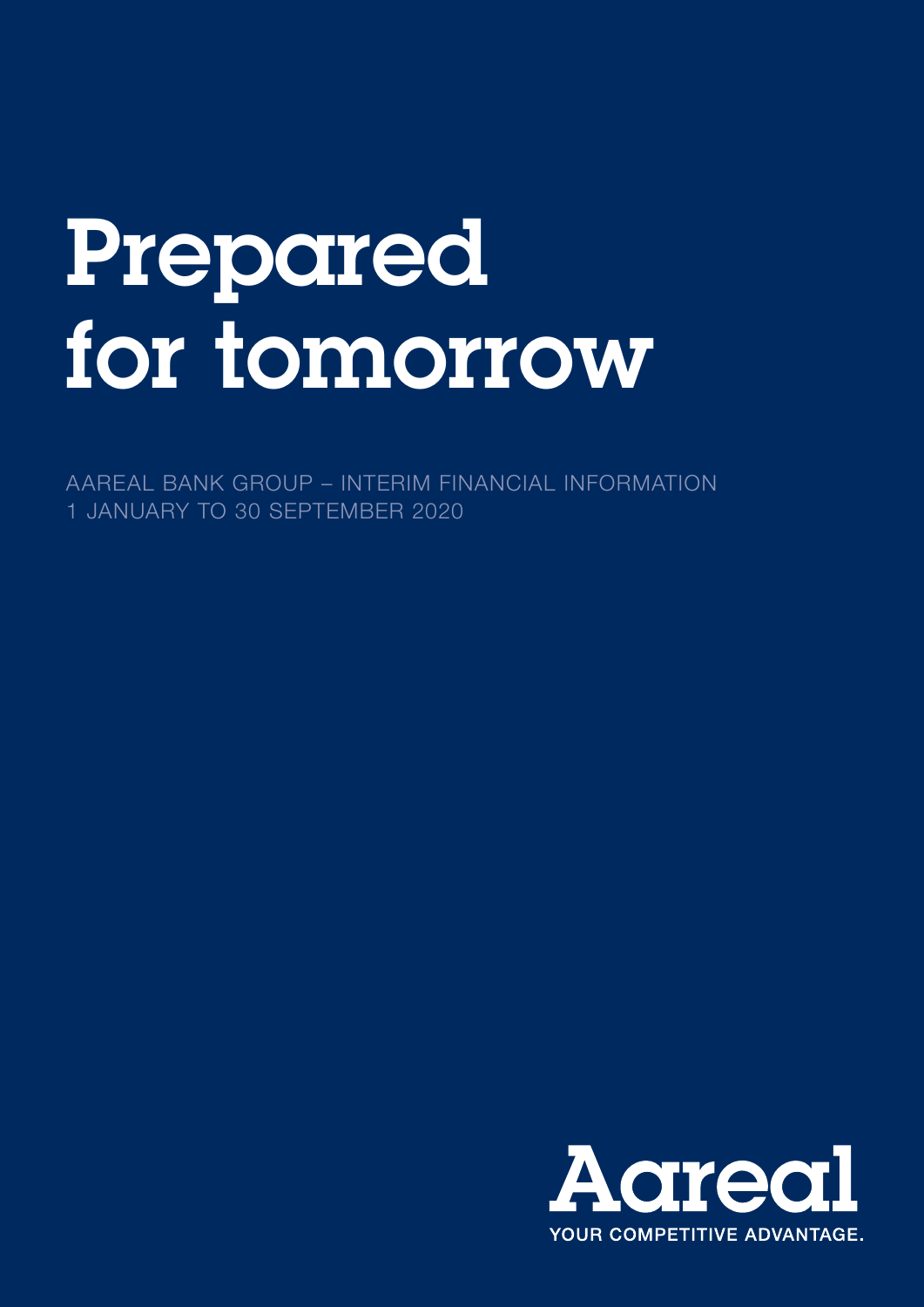## <span id="page-1-0"></span>Key Indicators

| <b>Results</b>                                                                          |      |      |
|-----------------------------------------------------------------------------------------|------|------|
| Operating profit ( $\epsilon$ mn)                                                       | 24   | 186  |
| Consolidated net income $(\epsilon$ mn)                                                 | 17   | 121  |
| Consolidated net income allocated to<br>ordinary shareholders ( $\in$ mn) <sup>1)</sup> | 3    | 107  |
| Cost/income ratio (%) <sup>2)</sup>                                                     | 56.1 | 53.7 |
| Earnings per ordinary share $(\epsilon)^{1}$                                            | 0.06 | 1.80 |
| RoE before taxes $(\%)$ <sup>1) 3) 4)</sup>                                             | 0.3  | 9.0  |
| RoE after taxes $(%)$ <sup>1) 3) 4)</sup>                                               | 0.2  | 5.8  |

1 Jan-30 Sep 2020 1 Jan-30 Sep 2019

|                                                | 30 Sep 2020 | 31 Dec 2019 |
|------------------------------------------------|-------------|-------------|
| <b>Statement of Financial Position</b>         |             |             |
| Property finance ( $\in$ mn) <sup>5)</sup>     | 26,053      | 25,882      |
| Equity ( $\notin$ mn)                          | 2,843       | 2,861       |
| Total assets ( $\notin$ mn)                    | 44,480      | 41,137      |
| Regulatory Indicators <sup>6)</sup>            |             |             |
| Risk-weighted assets ( $\in$ mn) <sup>7)</sup> | 11,320      | 11,195      |
| Common Equity Tier 1 ratio (CET1 ratio) (%)    | 20.4        | 19.6        |
| Tier 1 ratio (T1 ratio) (%)                    | 23.1        | 22.3        |
| Total capital ratio (TC ratio) (%)             | 30.3        | 29.9        |
| Common Equity Tier 1 ratio (CET1 ratio) (%)    |             |             |
| $-$ Basel IV (estimated) $-$ <sup>8)</sup>     | 13.9        | 13.5        |
| <b>Employees</b>                               | 2,971       | 2,788       |

|                                       | 30 Sep 2020          | 31 Dec 2019          |
|---------------------------------------|----------------------|----------------------|
| Moody's $9$                           |                      |                      |
| <b>Issuer rating</b>                  | A <sub>3</sub>       | A3                   |
| Bank deposit rating                   | A3                   | A <sub>3</sub>       |
| Outlook                               | Negative             | Stable               |
| Mortgage<br><b>Pfandbrief Rating</b>  | Ааа                  | Ааа                  |
| Fitch Ratings <sup>10)</sup>          |                      |                      |
| Issuer default rating                 | BBB+                 | A-                   |
| Senior Preferred                      | А-                   | Α                    |
| Senior Non-Preferred                  | BBB+                 | А-                   |
| Deposit ratings                       | $A -$                | А                    |
| Outlook                               | Negative             | Negative             |
| <b>Sustainability</b><br>ratings $11$ |                      |                      |
| <b>MSCI</b>                           | AA                   | AA                   |
| <b>ISS-ESG</b>                        | prime $(C+)$         | prime $(C+)$         |
| <b>CDP</b>                            | Awareness<br>Level C | Awareness<br>Level C |

1) The allocation of earnings is based on the assumption that net interest payable on the AT1 bond is recognised on an accrual basis.

<sup>2)</sup> Structured Property Financing and Consulting/Services Bank (formerly: Bank division Housing Industry) segments, in line with the strategic development; the previous year's figure was adjusted accordingly.

3) On an annualised basis

4) "Other reserves" were included in equity, in line with the further development of segment reporting; the previous year's figure was adjusted accordingly.

5) Excluding € 0.4 billion in private client business (31 December 2019: € 0.4 billion) and € 0.3 billion in local authority lending business by the former Westdeutsche ImmobilienBank AG (WestImmo) (31 December 2019: € 0.4 billion)

6) 31 December 2019: excluding dividends for 2019 (in line with original proposal for appropriation of profits) and incorporating the pro-rata accrual of net interest payable on the AT1 bond.

 30 September 2020: including dividends for 2019 (in line with original proposal for appropriation of profits) and interim profits for 2020 (after deduction of the pro-rata dividend in line with the dividend policy), and incorporating the pro-rata accrual of net interest payable on the AT1 bond.

 The SREP recommendations concerning the NPL inventory and the ECB's NPL guidelines for exposures newly classified as NPLs, as well as the "CRR Quick fix" as of 30 September 2020, were taken into account. The CET1 ratio, as shown in Aareal Bank's regulatory report as at 30 September 2020, was 19.8%, reflecting the fact that on that date, the Bank had not submitted an application for inclusion of profits to the ECB.

 $7$  Due to the impact of Covid-19, at the time of preparing this report, it was not always possible to obtain new appraisals where there were indications for a fluctuation in value. Given the model employed, it was not possible to incorporate anticipated rating changes within the scope of the management overlay for calculating RWAs as at 30 September 2020.

8) Underlying estimate, given a 72.5% output floor based on the final Basel Committee framework dated 7 December 2017. The calculation of the material impact upon Aareal Bank is subject to the outstanding EU implementation as well as the implementation of additional regulatory requirements (CRR II, EBA requirements etc.).

9) Moody's Investors Service confirmed the issuer rating and bank deposit rating on 21 April 2020. At the same time, Moody's set the outlook for the issuer rating and bank deposit rating to "negative", given deterioration in the operating environment on account of the Covid-19 pandemic.

<sup>10)</sup> The ratings reported as at 31 December 2019 were published on 10 January 2020. Fitch Ratings had changed the outlook to "negative" in connection with the introduction of revised bank rating criteria. On 27 March 2020 the rating was changed, as expected. Due to the Covid-19 pandemic, Fitch Ratings lowered its rating outlook to negative (RWN – Rating Watch Negative), also on 27 March 2020.

11) Please refer to our website (www.aareal-bank.com/en/responsibility/reporting-on-our-progress/) for more details.

This report contains rounded numbers, which may result in slight differences when aggregating figures and calculating percentages.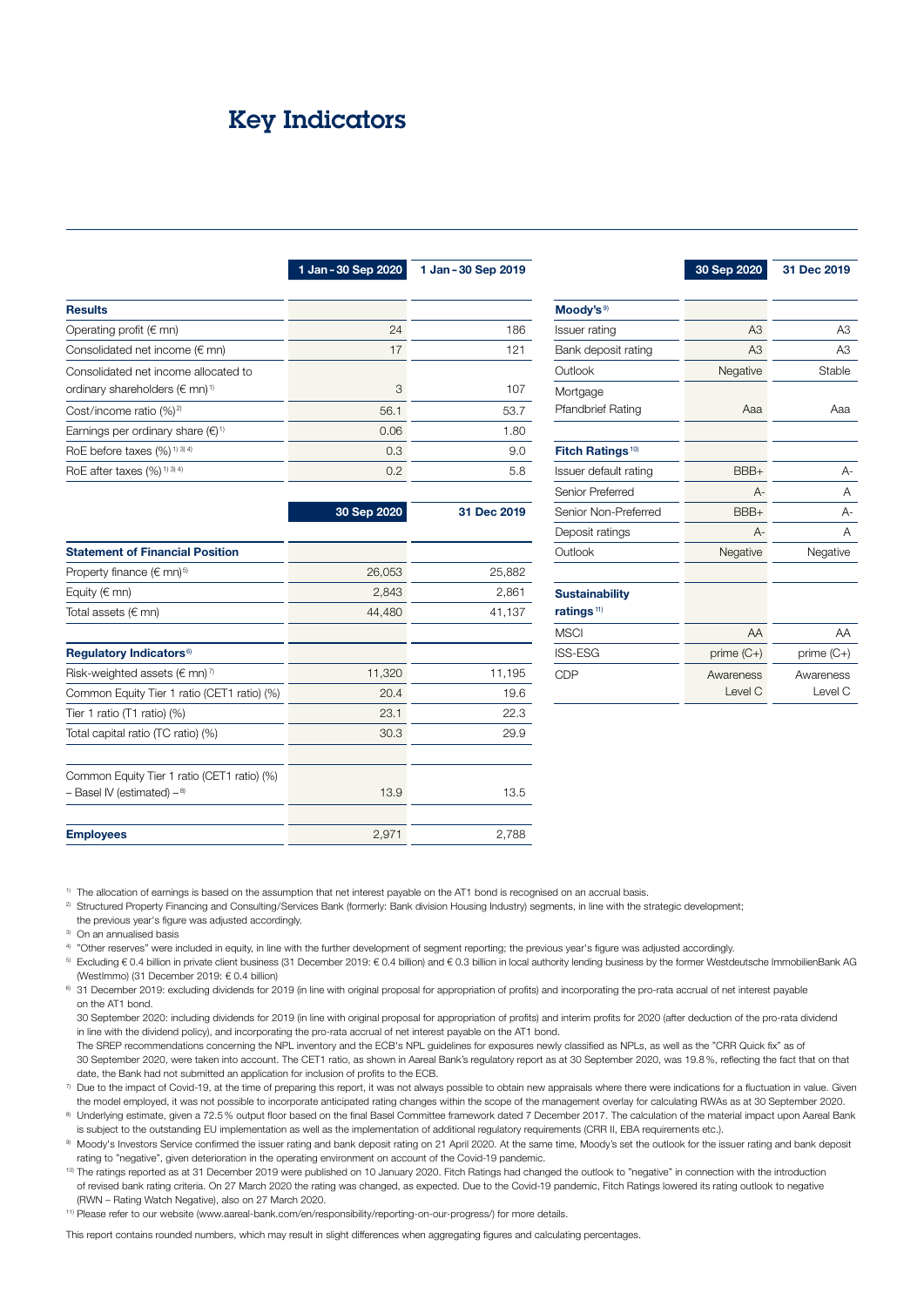# **Contents**

### [Key Indicators](#page-1-0)

## [Business Development](#page-3-0)

- [Key Events and Transactions](#page-3-0)
- [Report on the Economic Position](#page-3-0)
- [Financial Performance](#page-3-0)
- [Financial Position Assets](#page-6-0)
- [Financial Position Equity and Liabilities](#page-6-0)
- [Report on Changed Forecasts](#page-7-0)
- [Events after the Reporting Date](#page-8-0)
- [Segment Results](#page-8-0)
- [Financial Calendar](#page-10-0)
- [Imprint](#page-10-0)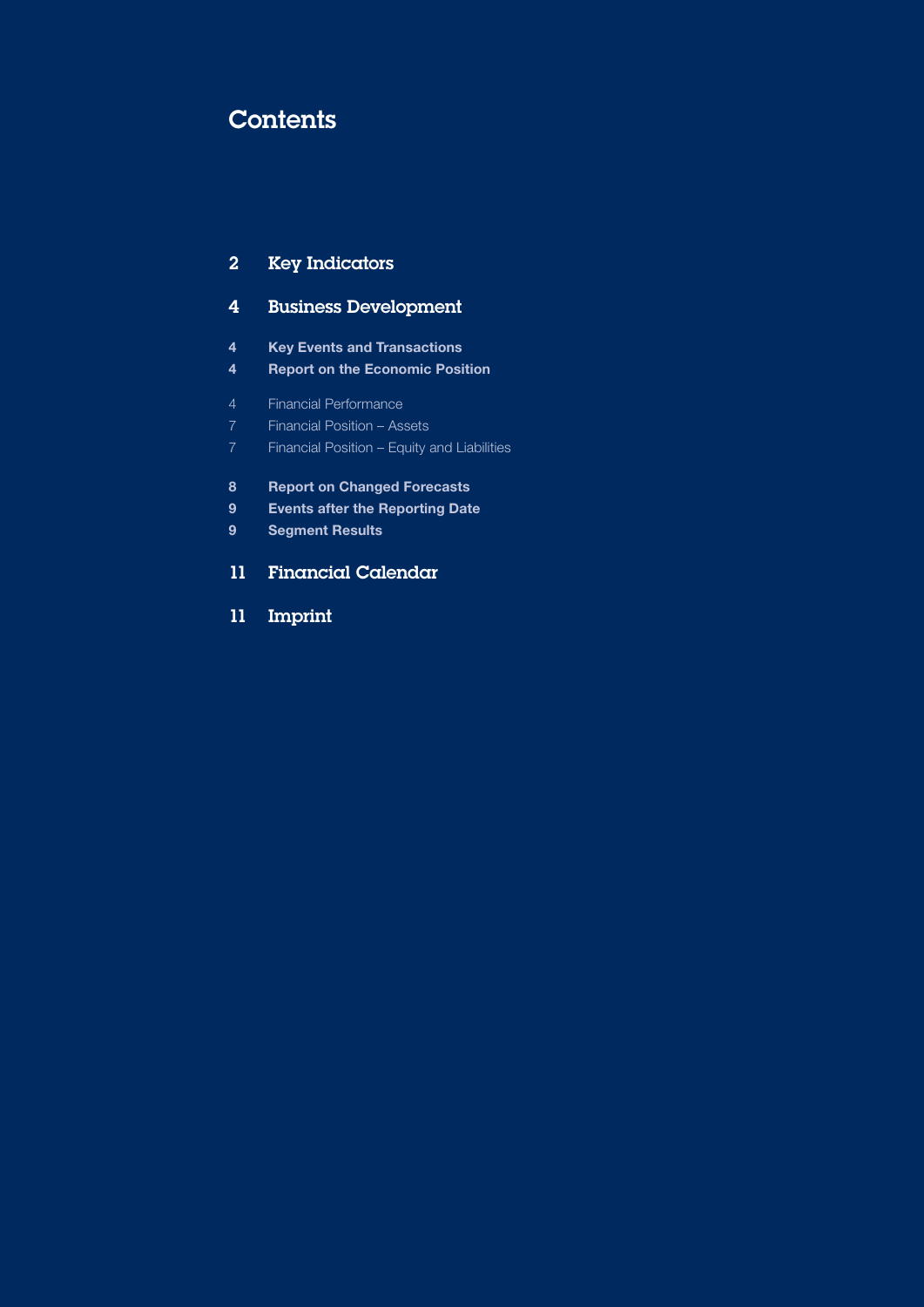## <span id="page-3-0"></span>Business Development

#### Key Events and Transactions

The course of the 2020 financial year and the forecast are both still significantly impacted by the effects of the Covid-19 pandemic. We outline the current macroeconomic assumptions and our forecast in the Report on Changed Forecasts.

Within the scope of strategic initiatives and measures implemented within "Aareal Next Level", Aareal Bank agreed on a long-term partnership with financial investor Advent International ("Advent") on 14 August 2020, to significantly further strengthen the growth momentum of its IT subsidiary Aareon. Within the scope of this agreement, Aareal Bank has sold a 30 per cent minority stake in Aareon to Advent. The partners signed a share purchase agreement as well as a shareholders' agreement, which also sets out all other material cornerstones of the future partnership. The financial terms and conditions of the disposal are based on an enterprise value for Aareon of approximately €960 million. This corresponds to an equity value of approximately  $\epsilon$  860 million, leading to a purchase price for the 30 per cent stake of approximately  $\epsilon$  260 million. With the new partnership agreed with Advent, Aareal Bank has swiftly brought the structured process for the sale of a significant minority stake in Aareon to a successful conclusion, benefitting from the currently very favourable market environment for resilient softwarecentric businesses.

#### Report on the Economic Position

#### 1 Jan-30 Sep 2020 1 Jan-30 Sep 2019 € mn Net interest income 373 403 Loss allowance **167 55** 55 Structure 167 Structure 167 Structure 167 Structure 167 Structure 167 Structure 167 Structure 167 Structure 167 Structure 167 Structure 167 Structure 167 Structure 167 Structure 167 Structure 167 Net commission income 168 164 Net derecognition gain or loss 19 and 19 and 19 and 19 and 19 and 19 and 19 and 19 and 19 and 19 and 19 and 19 and 19 and 19 and 19 and 19 and 19 and 19 and 19 and 19 and 19 and 19 and 19 and 19 and 19 and 19 and 19 and 19 Net gain or loss from financial instruments (fvpl)  $5\overline{5}$ Net gain or loss from hedge accounting the contract of the contract of the contract of the contract of the contract of the contract of the contract of the contract of the contract of the contract of the contract of the con Net gain or loss from investments accounted for using the equity method 0 0 Administrative expenses 370 Net other operating income/expenses and the state of the state of the state of the state of the state of the state of the state of the state of the state of the state of the state of the state of the state of the state of Operating profit that is a set of the contract of the contract of the contract of the contract of the contract of the contract of the contract of the contract of the contract of the contract of the contract of the contract Income taxes  $\overline{7}$  65 Consolidated net income 17 121 Consolidated net income attributable to non-controlling interests 2 2 Consolidated net income attributable to shareholders of Aareal Bank AG 15 119 119

#### Financial Performance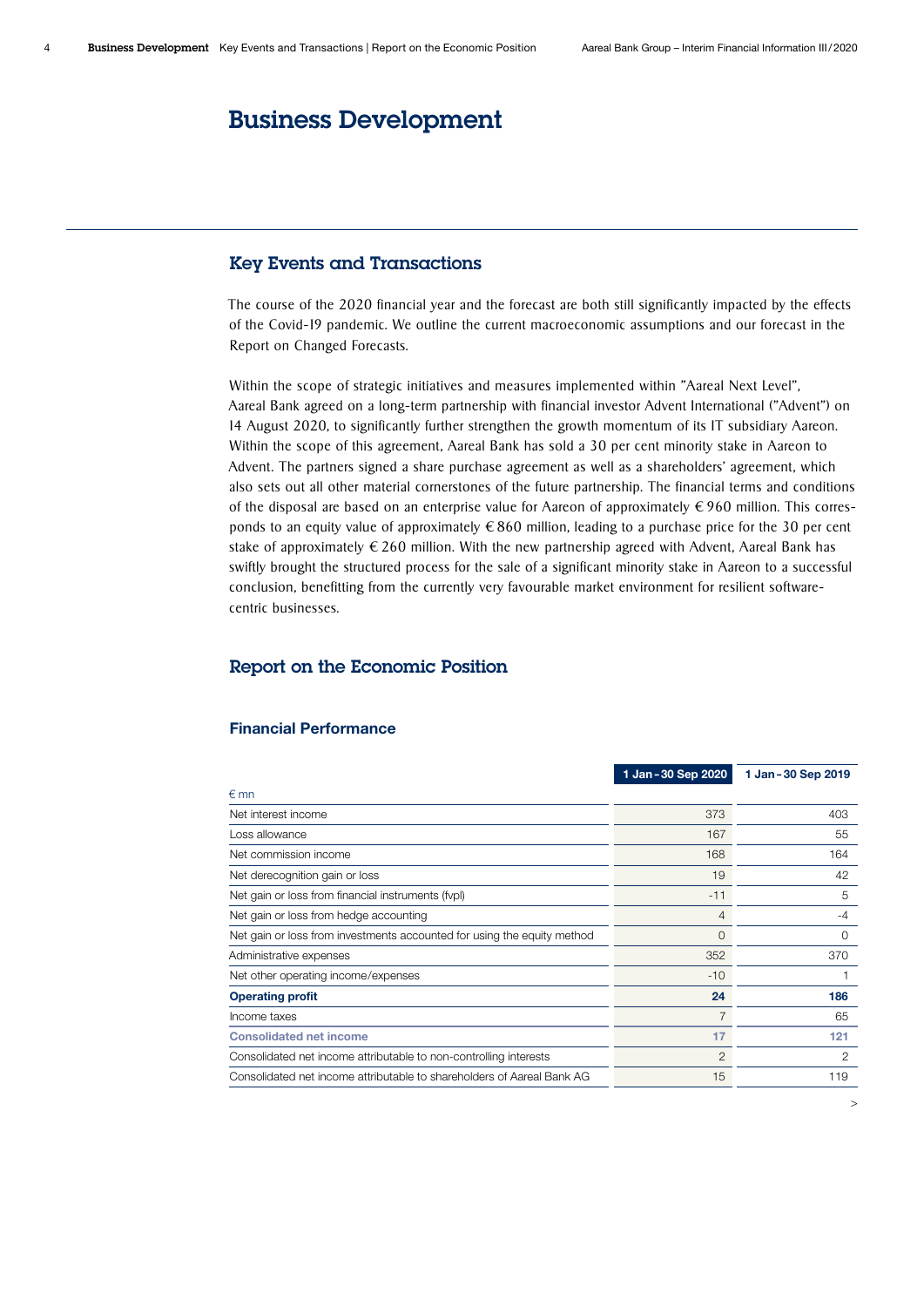|                                                                                     | 1 Jan - 30 Sep 2020 | 1 Jan-30 Sep 2019 |
|-------------------------------------------------------------------------------------|---------------------|-------------------|
| $\epsilon$ mn                                                                       |                     |                   |
| Earnings per share (EpS)                                                            |                     |                   |
| Consolidated net income attributable to shareholders of Aareal Bank AG <sup>1</sup> | 15                  | 119               |
| of which: allocated to ordinary shareholders                                        | 3                   | 107               |
| of which: allocated to AT1 investors                                                | 12                  | 12                |
| Earnings per ordinary share (in $\epsilon$ ) <sup>2)</sup>                          | 0.06                | 1.80              |
| Earnings per AT1 unit (in $\epsilon$ ) <sup>3)</sup>                                | 0.12                | 0.12              |

1) The allocation of earnings is based on the assumption that net interest payable on the AT1 bond is recognised on an accrual basis.

<sup>2)</sup> Earnings per ordinary share are determined by dividing the earnings allocated to ordinary shareholders of Aareal Bank AG by the weighted average of ordinary shares outstanding during the financial year (59,857,221 shares). Basic earnings per ordinary share correspond to diluted earnings per ordinary share.

3) Earnings per AT1 unit (based on 100,000,000 AT1 units with a notional amount of € 3 each) are determined by dividing the earnings allocated to AT1 investors by the weighted average of AT1 units outstanding during the financial year. Earnings per AT1 unit (basic) correspond to (diluted) earnings per AT1 unit.

Consolidated operating profit amounted to  $\epsilon$  24 million during the first nine months of the financial year (9m 2019: € 186 million).

Net interest income of  $\epsilon$  373 million was materially down on the previous year ( $\epsilon$  403 million), mainly due to a year-on-year decline in the loan and securities portfolios. This was attributable to the previous year's accelerated de-risking involving defaulted loans, a larger exposure to a single borrower and securities in Italy, as well as to lower new business in the first half of the year on account of the Covid-19 pandemic. Furthermore, net interest income includes the pro-rata interest benefit from the TLTRO programme.

Loss allowance of € 167 million (9m 2019: € 55 million) was recognised, largely due to the adverse economic effects related to the Covid-19 pandemic.

In addition to new loan defaults, the assumptions of realisation periods for defaulted financings were extended.

As shown in the half-yearly financial report as at 30 June 2020, due to the impact of Covid-19 it has not always been possible to obtain new appraisals, where there were indications for a fluctuation in value. Where appraisals have been submitted in the meantime, these are in line with our expectations overall. For the remaining financings, we have continued to take into account forecast changes in value resulting from our "swoosh" scenario as follows, by using management overlay when determining loss allowance: our "swoosh" scenario's market outlook has generally deteriorated versus 30 June 2020 (see the Report on Changed Forecasts). We have updated the underlying model assumptions and processes. We developed the model on the basis of the recommendations made by the IASB, the Institute of Public Auditors in Germany (IDW) and other relevant regulatory authorities such as EBA, ECB and ESMA. To assess the significant increase in credit default risk, both quantitative and qualitative criteria (LtV, interest rate and debt servicing capacity, as well as maturity) play a role.

Aareal Bank supported clients through deferrals of repayments totalling  $\epsilon$  80 million as well as liquidity facilities of  $\epsilon$  107 million, concerning lending volume of  $\epsilon$  6.9 billion. An update of assessments regarding forbearance measures related to Covid-19 led to an increase of affected exposures. The gross carrying amount of on-balance sheet lending business subject to Covid-19-related forbearance measures amounted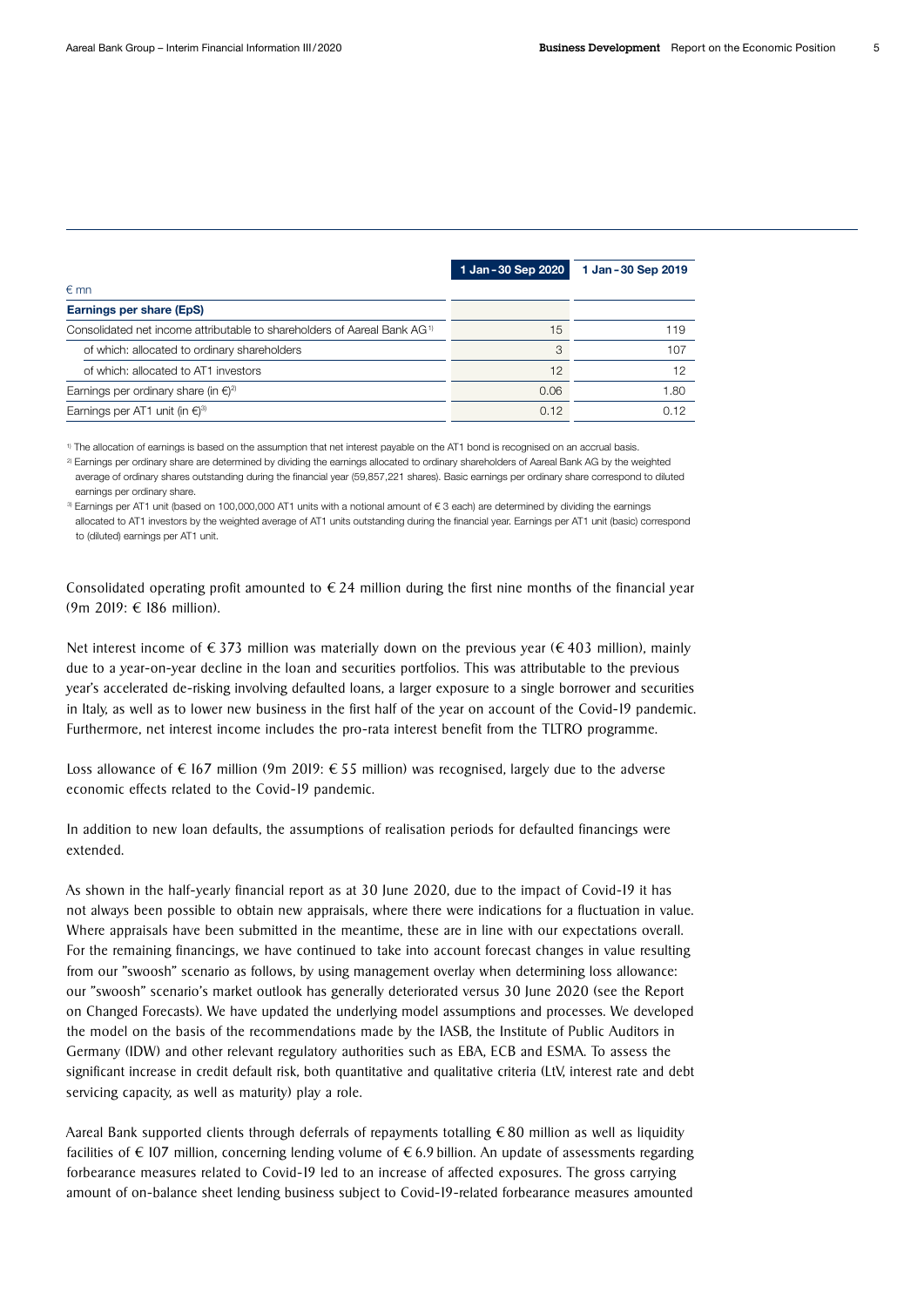to € 4.5 billion. The gross carrying amount of on-balance sheet commercial property finance business with mandatory rating in stage 2 was  $\epsilon$  3.8 billion (31 December 2019:  $\epsilon$  0.5 billion), with associated loss allowance of € 37 million (31 December 2019: € 12 million).

In the Bank's opinion, the management overlay takes the current situation, i.e. the fact that sufficient forward-looking information may not be available in each individual case, into account.

Moreover, the accelerated de-risking burdened the second quarter with  $\epsilon$  9 million.

Net commission income amounted to  $∈$  168 million (9m 2019:  $∈$  164 million). Aareon was able to slightly increase its sales revenue to € 188 million (including CalCon Group), despite the Covid-19 pandemic (9m 2019: € 182 million). Aareon's adjusted EBITDA<sup>1)</sup> amounted to €41 million (9m 2019:  $€ 42$  million).

The net derecognition gain of  $\epsilon$  19 million (9m 2019:  $\epsilon$  42 million) was attributable to market-driven effects from early loan repayments, and to repurchases in the Treasury business within the scope of market support. The higher figure for the previous year reflected structural adjustments to our securities portfolio following the acquisition of former Düsseldorfer Hypothekenbank AG (Düsselhyp).

Net loss from financial instruments (fvpl) and from hedge accounting totalled  $€$ -7 million (9m 2019: net gain of € 1 million), largely reflecting credit-risk induced measurement losses of defaulted property loans (including management overlay) which are reflected in net gain or loss from financial instruments (fvpl), due to failure to meet the SPPI criterion.

In spite of rising expenses in connection with Aareon's growth, administrative expenses declined to € 352 million (9m 2019: € 370 million), also due to cost savings incurred in connection with the Covid-19 crisis. The previous year's figure still included running costs and integration expenses incurred in conjunction with the integration of Düsselhyp.

Net other operating income/expenses of  $\epsilon$  -10 million (9m 2019:  $\epsilon$  1 million) was burdened by a write-down for impairment on a property held by the Bank. Said impairment was based on an internal valuation review, taking our Covid-19 scenario into account.

Overall, this resulted in consolidated operating profit of €24 million (9m 2019: € 186 million). Taking into consideration tax expenses of  $\epsilon \tau$  million (income taxes were positively influenced by the capitalisation of deferred taxes from unused loss carryforwards) and non-controlling interest income of  $\epsilon$ 2 million, consolidated net income attributable to shareholders of Aareal Bank AG amounted to €15 million (9m 2019:  $\epsilon$  119 million). Given the non-tax-deductibility of certain expense items, the tax rate does not develop proportionally to results; we therefore anticipate a tax rate clearly above 50 %. Assuming the pro-rata temporis accrual of net interest payments on the AT1 bond, consolidated net income allocated to ordinary shareholders stood at  $\epsilon$  3 million (9m 2019:  $\epsilon$  107 million). Earnings per ordinary share amounted to € 0.06 (9m 2019: € 1.80), and RoE before taxes 0.3 % (9m 2019: 9.0 %).

<sup>1)</sup> "Earnings before interest, taxes, depreciation and amortisation" excluding strategic investments (venture and M&A activities) and non-recurring effects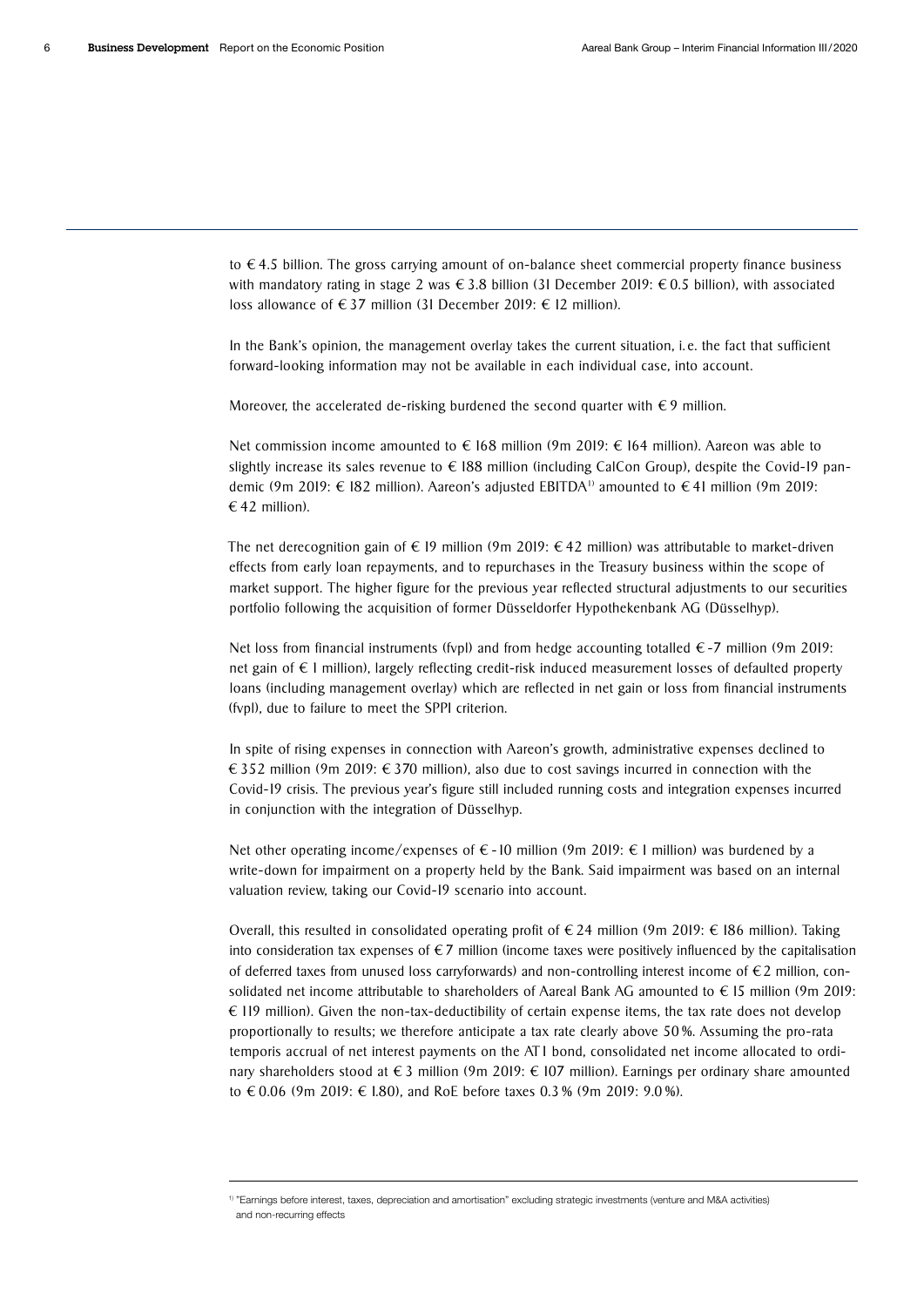#### <span id="page-6-0"></span>Financial Position – Assets

At € 44.5 billion, Aareal Bank Group's consolidated total assets increased in comparison to the previous year-end. The use of targeted longer-term refinancing operations (TLTROs) especially resulted in an increase in the Bank's cash funds. The property finance portfolio amounted to  $\epsilon$  26.1 billion (31 December 2019: € 25.9 billion). The Group originated €4.2 billion in new business during the first nine months of the year (9m 2019:  $\epsilon$  6.0 billion).

|                                                         | 30 Sep 2020    | 31 Dec 2019 |
|---------------------------------------------------------|----------------|-------------|
| $\n  Emn\n$                                             |                |             |
| <b>Assets</b>                                           |                |             |
| <b>Financial assets (ac)</b>                            | 36,885         | 33,972      |
| Cash funds                                              | 4,421          | 1,494       |
| Loan receivables                                        | 26,171         | 25,783      |
| Money market and capital market receivables             | 6,221          | 6,618       |
| Receivables from other transactions                     | 72             | 77          |
| Loss allowance (ac)                                     | $-430$         | $-386$      |
| <b>Financial assets (fvoci)</b>                         | 3,706          | 3,420       |
| Money market and capital market receivables             | 3,701          | 3,415       |
| Equity instruments                                      | 5              | 5           |
| <b>Financial assets (fvpl)</b>                          | 3,100          | 2,979       |
| Loan receivables                                        | 897            | 1,050       |
| Money market and capital market receivables             | 92             | 135         |
| Positive market value of designated hedging derivatives | 1,434          | 1,380       |
| Positive market value of other derivatives              | 677            | 414         |
| Non-current assets held for sale                        | $\overline{7}$ |             |
| Investments accounted for using the equity method       | $\overline{7}$ | 8           |
| Intangible assets                                       | 200            | 175         |
| Property and equipment                                  | 290            | 311         |
| Income tax assets                                       | 71             | 30          |
| Deferred tax assets                                     | 182            | 168         |
| Other assets                                            | 462            | 460         |
| <b>Total</b>                                            | 44,480         | 41,137      |

#### Financial Position – Equity and Liabilities

At € 44.5 billion, Aareal Bank Group's consolidated total equity and liabilities increased in comparison to the previous year-end. The use of targeted longer-term refinancing operations (TLTROs) increased the Bank's money-market liabilities. The average deposit volume from the housing industry stood at € 10.8 billion in the first nine months of the year (9m 2019:  $∈$  10.7 billion).

Aareal Bank Group raised  $\epsilon$  1.2 billion on the capital markets during the first nine months of 2020, comprising € 1.0 billion of senior preferred and € 0.2 billion of senior non-preferred issues. Aareal Bank Group raised  $\epsilon$  4.3 billion as part of TLTRO 3.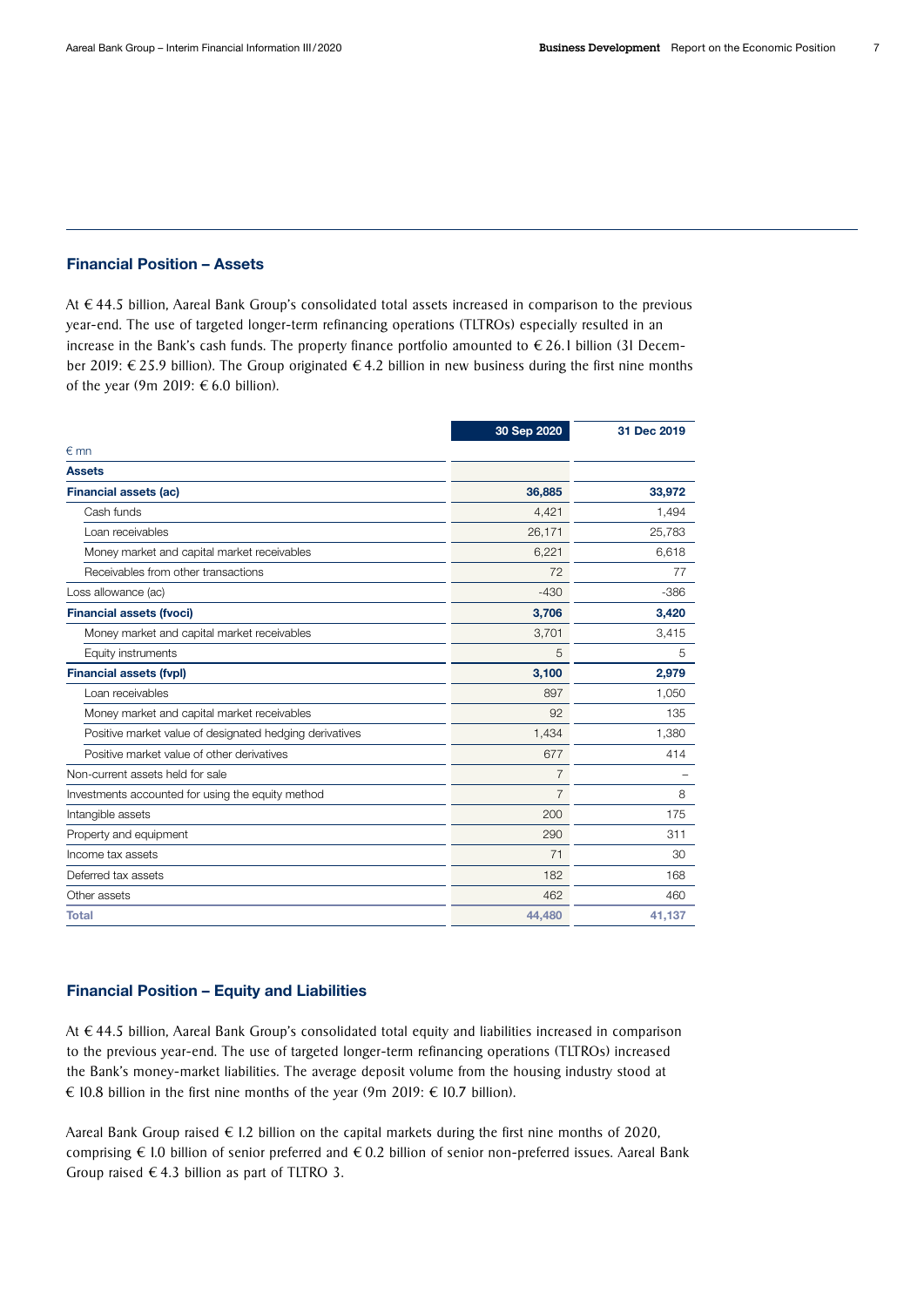<span id="page-7-0"></span>

|                                                         | 30 Sep 2020    | 31 Dec 2019 |
|---------------------------------------------------------|----------------|-------------|
| $\n  Emn\n$                                             |                |             |
| <b>Equity and liabilities</b>                           |                |             |
| <b>Financial liabilities (ac)</b>                       | 38,819         | 35,332      |
| Money market and capital market liabilities             | 27,617         | 24,526      |
| Deposits from the housing industry                      | 10,184         | 9,744       |
| Liabilities from other transactions                     | 75             | 94          |
| Subordinated capital                                    | 943            | 968         |
| <b>Financial liabilities (fvpl)</b>                     | 2,073          | 2,165       |
| Negative market value of designated hedging derivatives | 1,481          | 1,341       |
| Negative market value of other derivatives              | 592            | 824         |
| Provisions                                              | 565            | 581         |
| Income tax liabilities                                  | 17             | 44          |
| Deferred tax liabilities                                | 30             | 19          |
| Other liabilities                                       | 133            | 135         |
| <b>Equity</b>                                           | 2,843          | 2,861       |
| Subscribed capital                                      | 180            | 180         |
| Capital reserves                                        | 721            | 721         |
| Retained earnings                                       | 1,812          | 1,812       |
| AT1 bond                                                | 300            | 300         |
| Other reserves                                          | $-172$         | $-154$      |
| Non-controlling interests                               | $\overline{2}$ | 2           |
| <b>Total</b>                                            | 44,480         | 41,137      |

#### Report on Changed Forecasts

Aareal Bank Group had qualified its annual forecast published in the 2019 Report on Expected Developments and Opportunities, which is part of the Group Management Report, noting that the impact of the Covid-19 pandemic cannot be reliably estimated and that it is thus impossible to anticipate the consequences for business and earnings development.

Besides the strategic measures and initiatives within the framework of "Aareal Next Level", Aareal Bank Group's focus for the further course of the 2020 financial year will remain on coping with the impact of the Covid-19 pandemic in the best way possible – together with its clients. In this context, it will be crucial whether the expected recovery of the real economy will materialise, and how quickly such a recovery will gain momentum. Aareal Bank Group continues to forecast a "swoosh"-shaped course of the crisis and recovery. The normalisation of global economic activity during the current year shows a differentiated development in the various regions, especially due to different infection incidence; as a result, the market forecast as at the reporting date has deteriorated overall, compared to 30 June 2020. Hence, for 2020 we now expect a slightly more pronounced decline in economic activity in most of the regions where we are active, and a recovery that will be delayed by about six months. We continue to anticipate a marked recovery in 2021 and 2022.

Hitherto, Aareal Bank Group deemed a significantly positive operating profit in the mid to upper double-digit euro million range to be possible for the 2020 financial year. In view of the deteriorating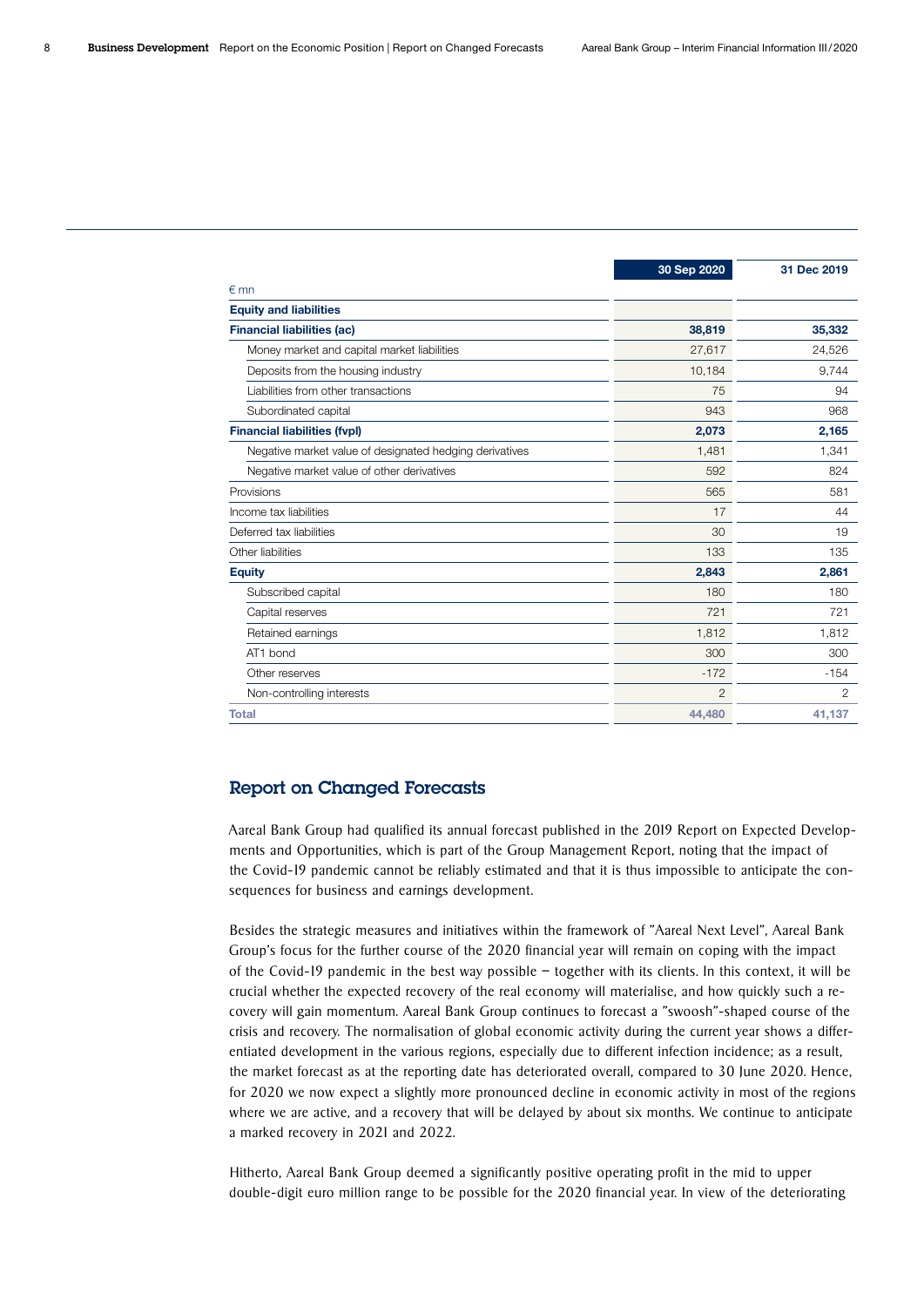<span id="page-8-0"></span>macroeconomic forecasts and market outlook, as at today the Bank expects an operating profit in the mid double-digit euro million range.

Naturally, in the current environment, this forecast is subject to significant uncertainty, especially with regard to the assumed duration and intensity of the crisis, the pace of recovery and the associated effects on our clients, as well as prevailing unclear regulatory and accounting provisions, and the possibility that individual loan defaults cannot be reliably predicted. Further effects from potential de-risking measures are also not included.

We continuously assess the pandemic development, the actions taken, and the resulting economic impact. Should the current trend continue, our forecast might need to be further adjusted.

#### Events after the Reporting Date

Following anti-trust approvals, the sale of a 30 per cent minority stake in Aareon to Advent was concluded on 30 October 2020. The purchase price was paid in cash.

No other material events occurred after the end of the reporting period that need to be disclosed at this point.

#### Segment Results

As explained in the Annual Report 2019, Aareal Bank's management system was revised in the course of the "Aareal Next Level" strategic development at the turn of the year. The previous Consulting/Services segment was split into the Consulting/Services Bank and Aareon segments, in order to sharpen the independent profiles of the individual business activities and to enhance transparency. The previous year's figures were adjusted accordingly. Whilst the structure of the existing Structured Property Financing segment remained unchanged in principle, two changes were necessary as part of the further development of the management system.

A review of our liquidity model conducted during the fourth quarter of 2019 showed that a higher share of deposits from the housing industry is available to the Bank for an extended period of time, as a replacement for unsecured placements on the capital markets. This resulted in lower unsecured funding requirements (and to a corresponding relief on income), as well as a change in intra-segment charges. A similar effect applies to the interest rate on residual deposits; this rate was also raised as part of modelling changes. In the current (as well as in the expected) interest rate environment, backing this residual interest rate using fixed-income assets gives rise to interest income as well as tying up RWAs; these effects have been allocated to the Consulting/Services Bank segment from the effective date of this change on 1 January 2020. For management purposes, the calculation of allocated equity was changed for all segments, applying the regulatory calculation method. Reported equity on the statement of financial position differs from this. Other reserves are now also included when calculating allocated equity at Group level. RoE before taxes is thus also changed accordingly. The previous year's figures were adjusted accordingly.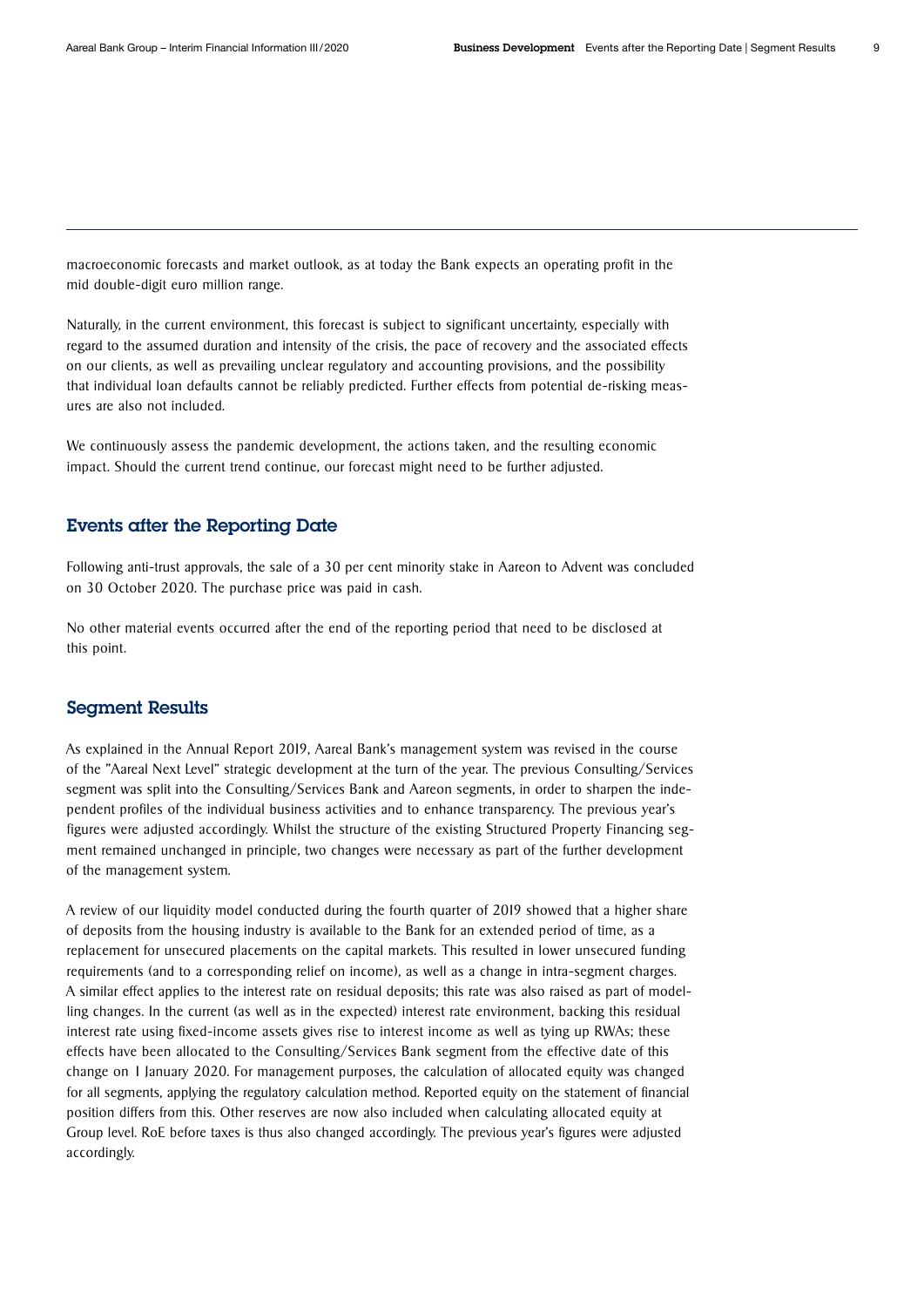|                                                                            | <b>Structured</b><br><b>Property</b><br><b>Financing</b> |                            | Consulting/<br><b>Services Bank</b> |                            | Aareon                     |                            | Consolidation/<br><b>Reconciliation</b> |                            |                            | <b>Aareal Bank</b><br>Group |
|----------------------------------------------------------------------------|----------------------------------------------------------|----------------------------|-------------------------------------|----------------------------|----------------------------|----------------------------|-----------------------------------------|----------------------------|----------------------------|-----------------------------|
|                                                                            | $1$ Jan-<br>30 Sep<br>2020                               | $1$ Jan-<br>30 Sep<br>2019 | $1$ Jan-<br>30 Sep<br>2020          | $1$ Jan-<br>30 Sep<br>2019 | $1$ Jan-<br>30 Sep<br>2020 | $1$ Jan-<br>30 Sep<br>2019 | $1$ Jan-<br>30 Sep<br>2020              | $1$ Jan-<br>30 Sep<br>2019 | $1$ Jan-<br>30 Sep<br>2020 | $1$ Jan-<br>30 Sep<br>2019  |
| $\notin$ mn                                                                |                                                          |                            |                                     |                            |                            |                            |                                         |                            |                            |                             |
| Net interest income                                                        | 345                                                      | 414                        | 29                                  | $-10$                      | $-1$                       | $-1$                       | $\mathbf 0$                             | 0                          | 373                        | 403                         |
| Loss allowance                                                             | 167                                                      | 55                         |                                     |                            | $\overline{0}$             | $\overline{0}$             |                                         |                            | 167                        | 55                          |
| Net commission income                                                      | $\overline{4}$                                           | 6                          | 18                                  | 17                         | 155                        | 150                        | $-9$                                    | $-9$                       | 168                        | 164                         |
| Net derecognition gain or loss                                             | 19                                                       | 42                         |                                     |                            |                            |                            |                                         |                            | 19                         | 42                          |
| Net gain or loss from financial<br>instruments (fvpl)                      | $-11$                                                    | 5                          | $\mathsf{O}\xspace$                 |                            | $\mathbf 0$                |                            |                                         |                            | $-11$                      | 5                           |
| Net gain or loss from hedge<br>accounting                                  | $\overline{4}$                                           | $-4$                       |                                     |                            |                            |                            |                                         |                            | $\overline{4}$             | $-4$                        |
| Net gain or loss from investments<br>accounted for using the equity method |                                                          |                            |                                     |                            | $\mathbf{O}$               | $\mathbf 0$                |                                         |                            | 0                          | $\circ$                     |
| Administrative expenses                                                    | 173                                                      | 195                        | 50                                  | 57                         | 138                        | 127                        | $-9$                                    | $-9$                       | 352                        | 370                         |
| Net other operating income/expenses                                        | $-11$                                                    | $\Omega$                   | $\mathbf{O}$                        | $-1$                       | $\mathbf{1}$               | $\mathbf{2}$               | $\mathbf{O}$                            | $\circ$                    | $-10$                      | $\mathbf{1}$                |
| <b>Operating profit</b>                                                    | 10                                                       | 213                        | $-3$                                | $-51$                      | 17                         | 24                         | $\mathbf{0}$                            | $\mathbf 0$                | 24                         | 186                         |
| Income taxes                                                               | 4                                                        | 74                         | $-2$                                | $-17$                      | 5                          | 8                          |                                         |                            | $\overline{7}$             | 65                          |
| <b>Consolidated net income</b>                                             | 6                                                        | 139                        | $-1$                                | $-34$                      | 12                         | 16                         | $\mathbf{0}$                            | $\pmb{0}$                  | 17                         | 121                         |
| Consolidated net income attributable<br>to non-controlling interests       | $\mathbf 0$                                              | 0                          | $\mathbf 0$                         | $\mathbf 0$                | $\mathbf{2}$               | $\mathbf{2}$               |                                         |                            | $\mathbf{2}$               | $\overline{2}$              |
| Consolidated net income attributable<br>to shareholders of Aareal Bank AG  | 6                                                        | 139                        | $-1$                                | $-34$                      | 10                         | 14                         | $\mathbf{O}$                            | $\circ$                    | 15                         | 119                         |
|                                                                            |                                                          |                            |                                     |                            |                            |                            |                                         |                            |                            |                             |
| Allocated equity <sup>1)</sup>                                             | 1,817                                                    | 1,895                      | 194                                 | 194                        | 42                         | 42                         | 450                                     | 352                        | 2,503                      | 2,483                       |
| RoE before taxes (%) <sup>2)3)</sup>                                       | $-0.5$                                                   | 13.8                       | $-1.8$                              | $-34.8$                    | 47.0                       | 69.5                       |                                         |                            | 0.3                        | 9.0                         |

1) For management purposes, the calculation of allocated equity was changed for all segments, applying the regulatory calculation method. Reported equity on the statement of financial position differs from this. Aareon's reported equity as disclosed in the statement of financial position amounts to € 195 million. Other reserves are now also included when calculating allocated equity at Group level. RoE before taxes is thus also changed accordingly. The previous year's figures were adjusted accordingly.

2) On an annualised basis

<sup>3)</sup> The allocation of earnings is based on the assumption that net interest payable on the AT1 bond is recognised on an accrual basis.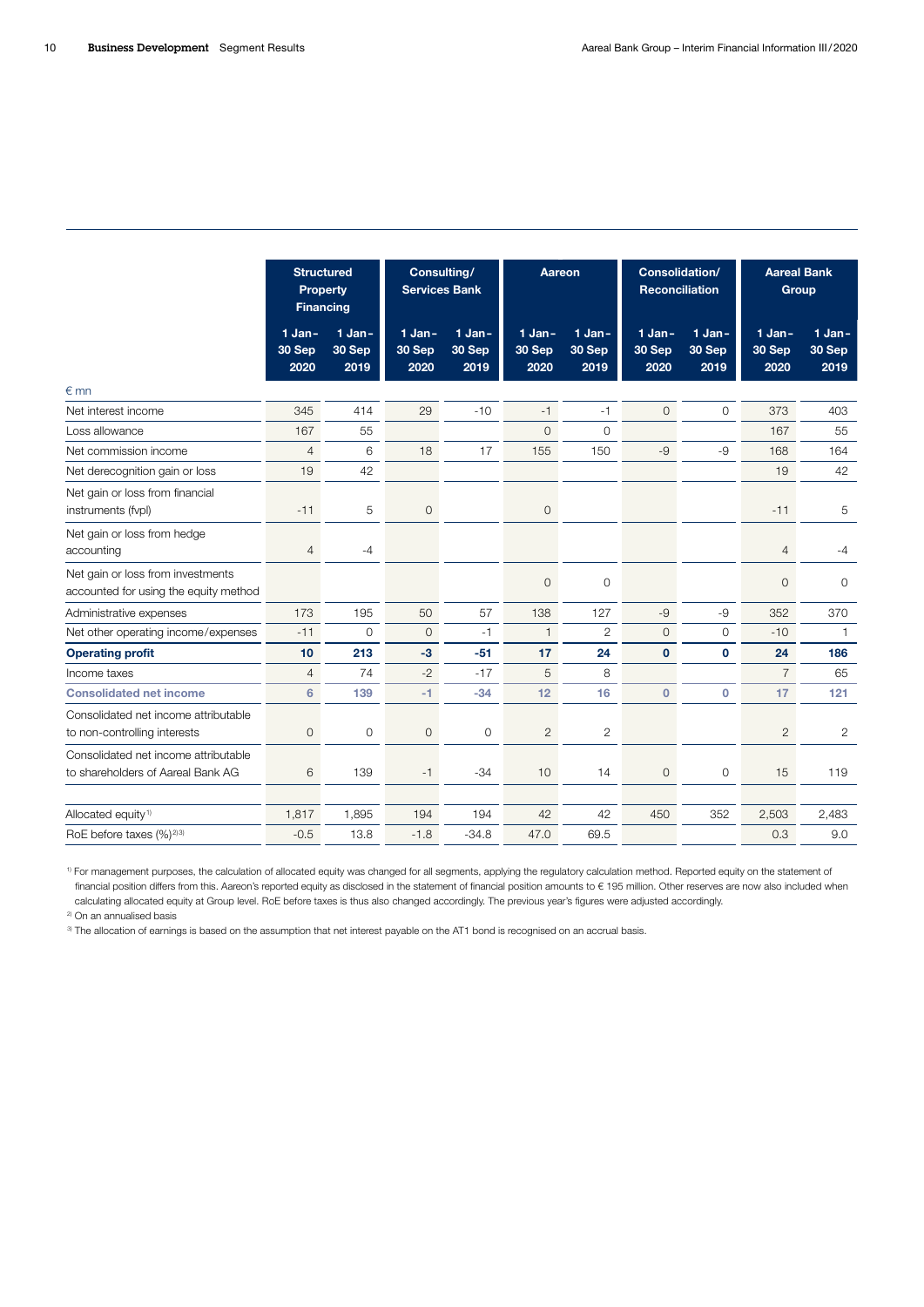# <span id="page-10-0"></span>Financial Calendar Financial Calendar

| 24 February 2021 | Preliminary results for the 2020 financial year     |
|------------------|-----------------------------------------------------|
| 31 March 2021    | Publication of annual report as at 31 December 2020 |
| 12 May 2021      | Publication of results as at 31 March 2021          |
| 2 June 2021      | Annual General Meeting                              |
| 12 August 2021   | Publication of results as at 30 June 2021           |
| 11 November 2021 | Publication of results as at 30 September 2021      |

## Imprint

Contents: Aareal Bank AG, Group Communications Layout/Design: S/COMPANY · Die Markenagentur GmbH, Fulda, Germany

This report is also available in German language.



**Aareal Bank** Group